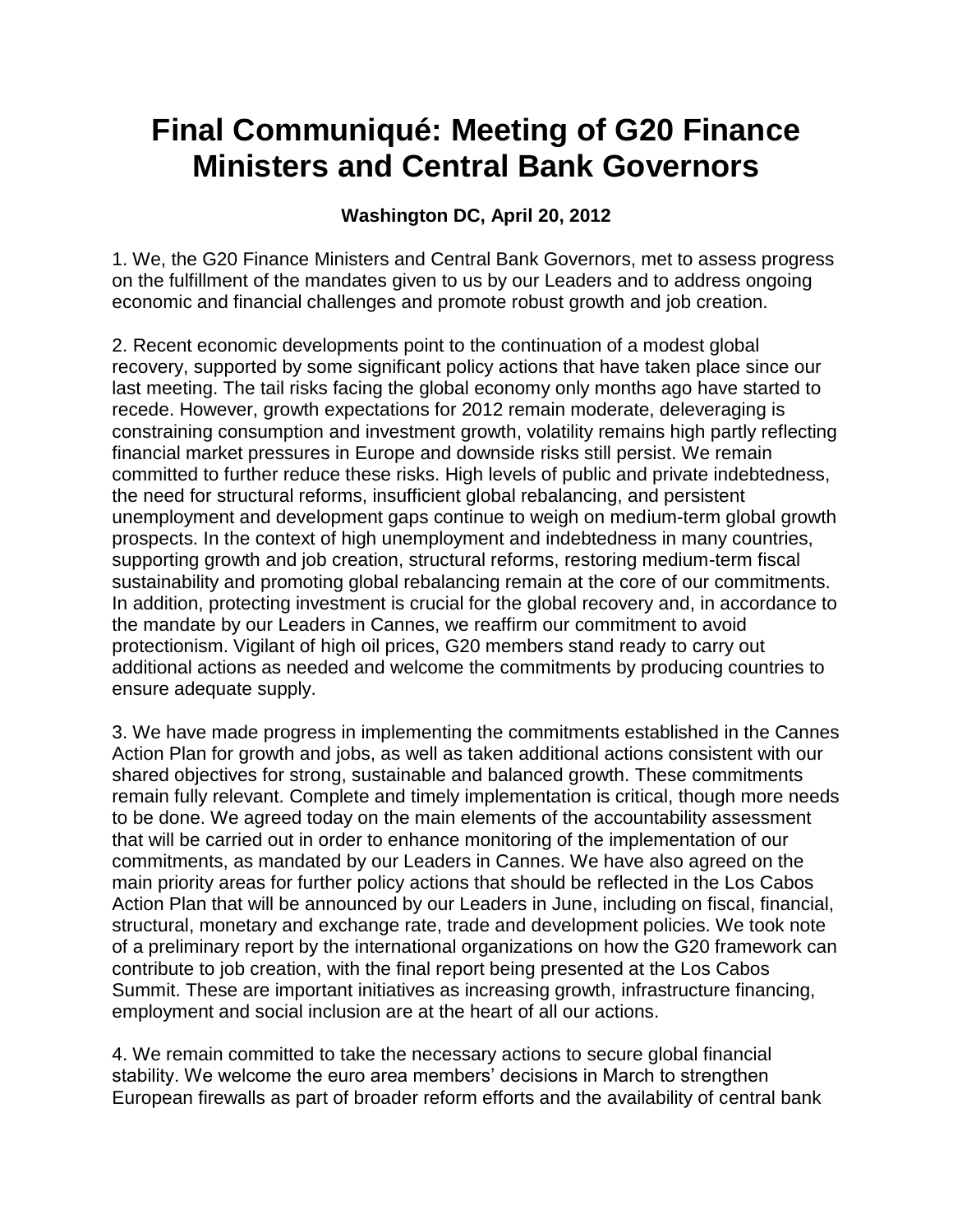swap lines. Together with the IMFC we have reached agreement to enhance IMF resources for crisis prevention and resolution. This is the result of a broad international cooperative effort that includes a significant number of countries. There are firm commitments to increase resources made available to the IMF by over \$430 billion in addition to the quota increase under the 2010 Reform. These resources will be available for the whole membership of the IMF, and not earmarked for any particular region. The resources would be channeled through temporary bilateral loans and note purchase agreements to the IMF's General Resources Account. Should it become necessary to use these resources, adequate risk mitigation features, conditionality and burden sharing among official creditors would apply, as approved by the IMF Board. This effort, together with the national and regional structural, fiscal, and monetary actions that have been put in place in the past months, shows the commitment of the international community to safeguard global financial stability and put the global economic recovery on a sounder footing.

5. We reaffirmed our commitment to fully implement the 2010 Governance and Quota Reform by the 2012 IMF/World Bank Annual Meeting. We will continue to contribute towards a comprehensive review of the IMF quota formula by January 2013 and the completion of the next general review of quotas by January 2014, fulfilling the commitments made in Seoul and Cannes. We reaffirm that the distribution of quotas should better reflect the relative weights of IMF members in the world economy which have changed substantially in view of strong growth in dynamic emerging markets and developing countries.

6. We welcome recent initiatives on IMF surveillance, and agree that the current surveillance framework should be significantly enhanced. This process should help achieve a better integration of bilateral and multilateral surveillance, with a focus on global, domestic and financial stability, including spillovers from countries policies. This could be achieved through a careful use of Article IV consultations. We welcome the progress by the IMF in advancing consideration of an integrated surveillance decision and commit to support the decision process. We underscore the importance of rigorous surveillance on exchange rate policies and support a more ample coverage of surveillance activities, where relevant, including global liquidity, capital flows, capital account measures, reserve and fiscal, monetary and financial sector policies that could have an impact on external stability. We welcome the ongoing work to produce an external sector report, which would strengthen multilateral analysis and enhance the transparency of surveillance. We also recognize that political ownership and traction is critical to effective surveillance, and that the IMFC has a role in facilitating the active involvement of all IMF members. We call on the IMF to address issues that constrain effective surveillance as identified by the IEO.

7. We assessed progress on the implementation of our financial regulatory reform agenda as outlined in our February 2012 Communiqué in order to deliver on our commitments looking ahead to the Los Cabos Leaders' Summit, and reaffirmed our commitment to common global standards by pursuing the financial regulatory reform agenda according to our agreed timetable in an internationally consistent and non-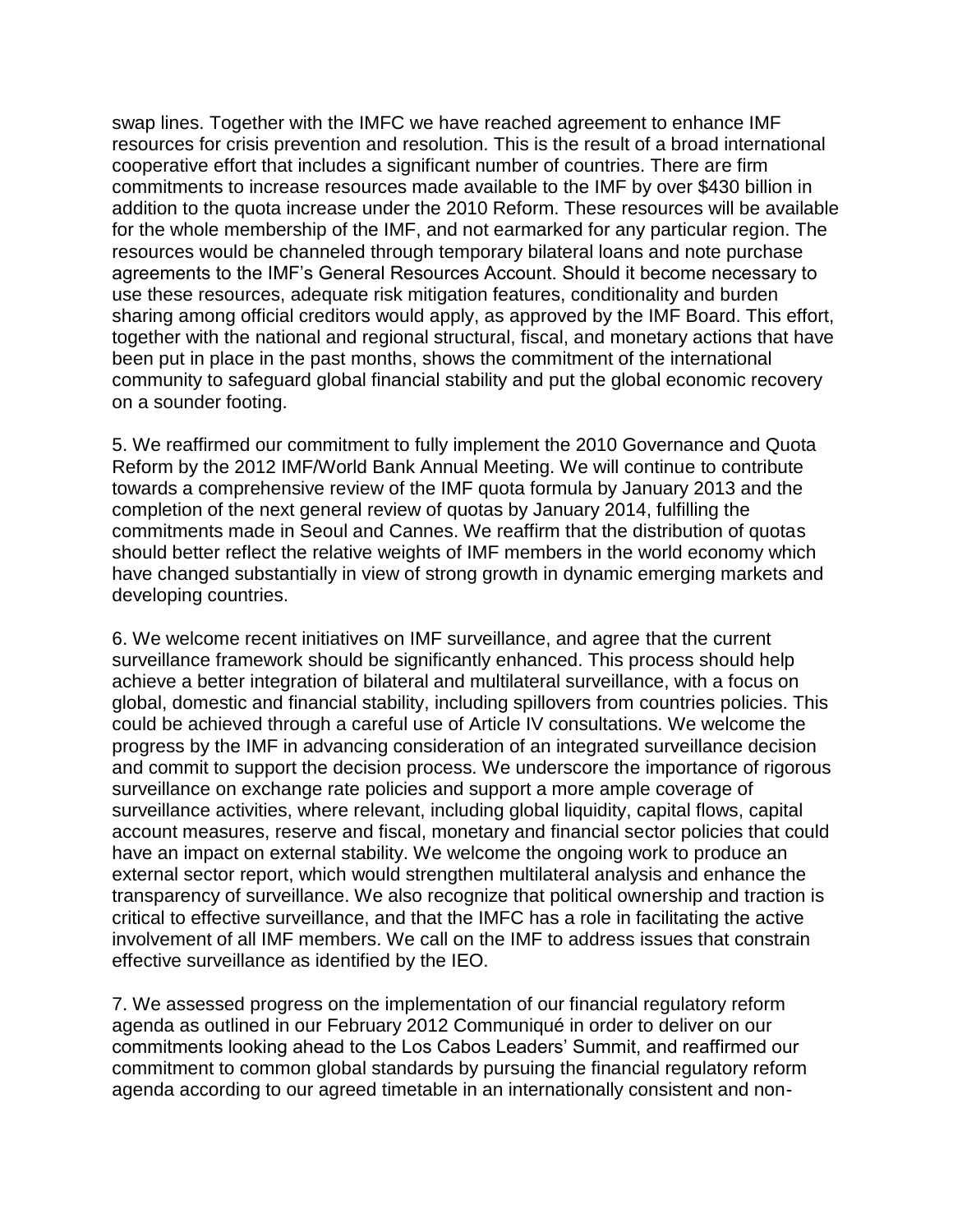discriminatory manner. We take note of the work to date by the FSB and BCBS on the modalities for extending the SIFI framework to domestic systemically important banks (D-SIBs), and look forward to the completion of this work by November 2012 and welcome the FSB progress report on strengthening the oversight and regulation of the shadow banking system to mitigate potential systemic risk and look forward to its final recommendations by end-2012. We support the work of the Working Group on FSB Capacity, Resources and Governance to put the FSB on an enduring organizational footing while preserving the strong links with the BIS and look forward to Leaders receiving the Group's recommendations in June 2012; the work coordinated by the FSB to provide safeguards supportive of a global framework for central counterparties (CCPs) as an important element in achieving the agreed OTC derivatives reforms, so that authorities can make informed decisions on the standards and requirements of CCPs to meet by end-2012 their commitment that all standardized OTC derivatives be centrally cleared in CCPs with the appropriate safeguards; and the efforts of the IASB and FASB to achieve convergence to a globally accepted set of high quality accounting standards and urge them to meet their target of issuing standards on key convergence projects by mid-2013, at the latest, in order to achieve a single set of high quality international accounting standards. We look forward for the completion of the study, coordinated by the FSB with the IMF and the World Bank, to identify the extent to which the agreed regulatory reforms may have unintended consequences for Emerging Markets and Developing Economies. We support the work of the FSB on the global governance framework for the legal entity identifier and look forward to its recommendations in June on establishing a global LEI system. We support work on developing for consultation, internationally consistent standards on margining for noncentrally cleared OTC derivatives by June 2012.

8. We reiterate our call upon all countries to join the Global Forum on transparency and to sign on the Multilateral Convention on Mutual Assistance. We look forward to an interim report by the OECD for the Los Cabos Summit on progress made and on a new set of reviews and on necessary steps to improve comprehensive information exchange. We welcome the ongoing work by the FSB on adherence to supervisory and regulatory information exchange and cooperation standards. We support the renewal of the FATF mandate, sustaining global efforts to combat money laundering and the financing of terrorism and proliferation of weapons of mass destruction.

9. As an important complement of the G20 financial regulation agenda, we agreed to follow through on the five recommendations of the 2011 Global Partnership for Financial Inclusion report, endorsed in Cannes, and take the financial inclusion agenda forward towards concrete results and we agreed to present to our Leaders at the Los Cabos Summit the G20 Basic Set of Financial Inclusion Indicators, which will assist countries, policymakers and stakeholders in focusing global efforts on measuring and sustainably tracking progress on access to financial services globally. We acknowledge the efforts of those G20 and non-G20 countries willing to commit to national coordination platforms and strategies for financial inclusion under the "G20 Financial Inclusion Peer Learning Program" at the Los Cabos Summit as well as the ongoing efforts and the importance of coordinated support, policy advice and technical assistance by GPFI implementing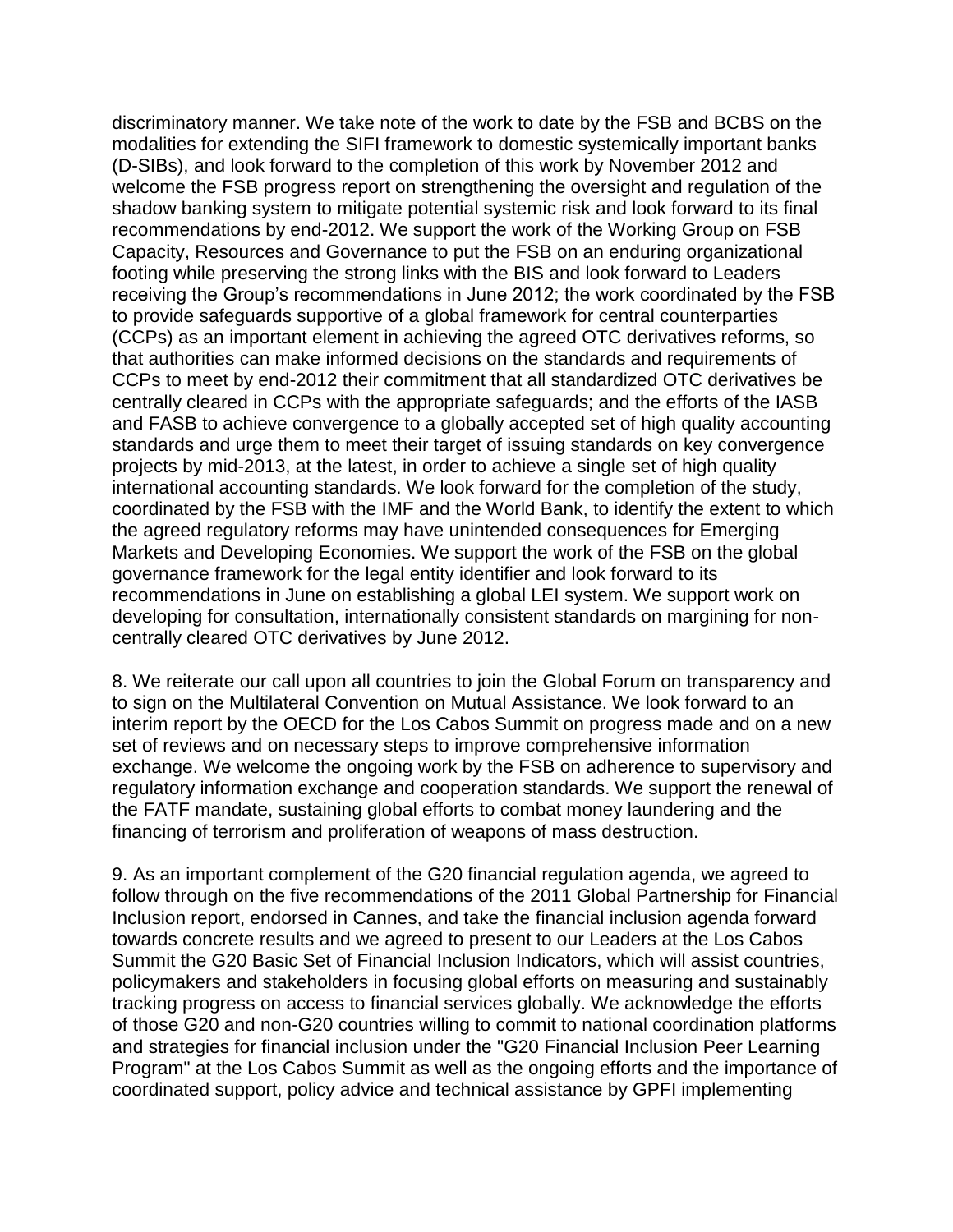partners, other stakeholders, including the UN, and bilateral donors and request their continued support to national strategic planning, implementation and data initiatives in support of financial inclusion. On financial education we recognize the importance and relevance of the work that the OECD, its International Network on Financial Education (INFE), and the World Bank have been doing in this topic and look forward for the OECD/INFE High Level Principles on National Strategies for Financial Education to be presented to our Leaders for their consideration at the Los Cabos Summit. For advancing our financial consumer protection agenda we recognize the importance of the International Financial Consumer Protection Network (FinCoNet) as a global network of market conduct financial authorities. We also ask the G20/OECD Task Force on financial consumer protection to develop with the FSB effective approaches to support the implementation of the High Level Principles endorsed in Cannes, and recognize the importance of an active participation in this process. We recognize the need for women to gain access to financial services and financial education, and call for the GPFI and OECD/INFE to identify additional barriers women may face.

10. We welcome the participation of the International Organizations on the assessment of the macroeconomic impacts of excessive commodity price volatility on growth and their identification of policy options that countries could consider as per their national circumstances to mitigate any such effects. We will report to Leaders in Los Cabos on these policy options and their implications for our national agendas.

11. We reaffirm our commitments to enhance the transparency and functioning of energy markets. We will work to improve the JODI-Oil database and work on applying the same principles to JODI-Gas, and to rationalize and phase out inefficient fossil fuel subsidies over the medium term, while providing targeted support for the poorest, and report on progress made to our Leaders in Los Cabos. We look forward to the IOSCO progress report on the implementation of its Principles for the Regulation and Supervision of Commodities Derivatives Markets at our next meeting in November. We welcome the consultation by IOSCO on the functioning and oversight of price reporting agencies and look forward to an update on their emerging recommendations for leaders in Los Cabos.

12. We received the preliminary report prepared by the OECD, the World Bank and UN on inserting green growth and sustainable development policies into structural reform agendas and look forward for the final version to be delivered to our Leaders. We welcome G20 countries voluntary self-reporting on current actions to integrate green growth and sustainable development into structural reform agendas.

13. We will continue to work on climate finance with the establishment of a G20 study group to consider ways to effectively mobilize resources and support the operationalization process of the Green Climate Fund taking into account the objectives, provisions and principles of the UNFCCC.

14. We appreciate G20 countries contributions and involvement in promoting Disaster Risk Management (DRM), and welcome the efforts made so far by the World Bank and